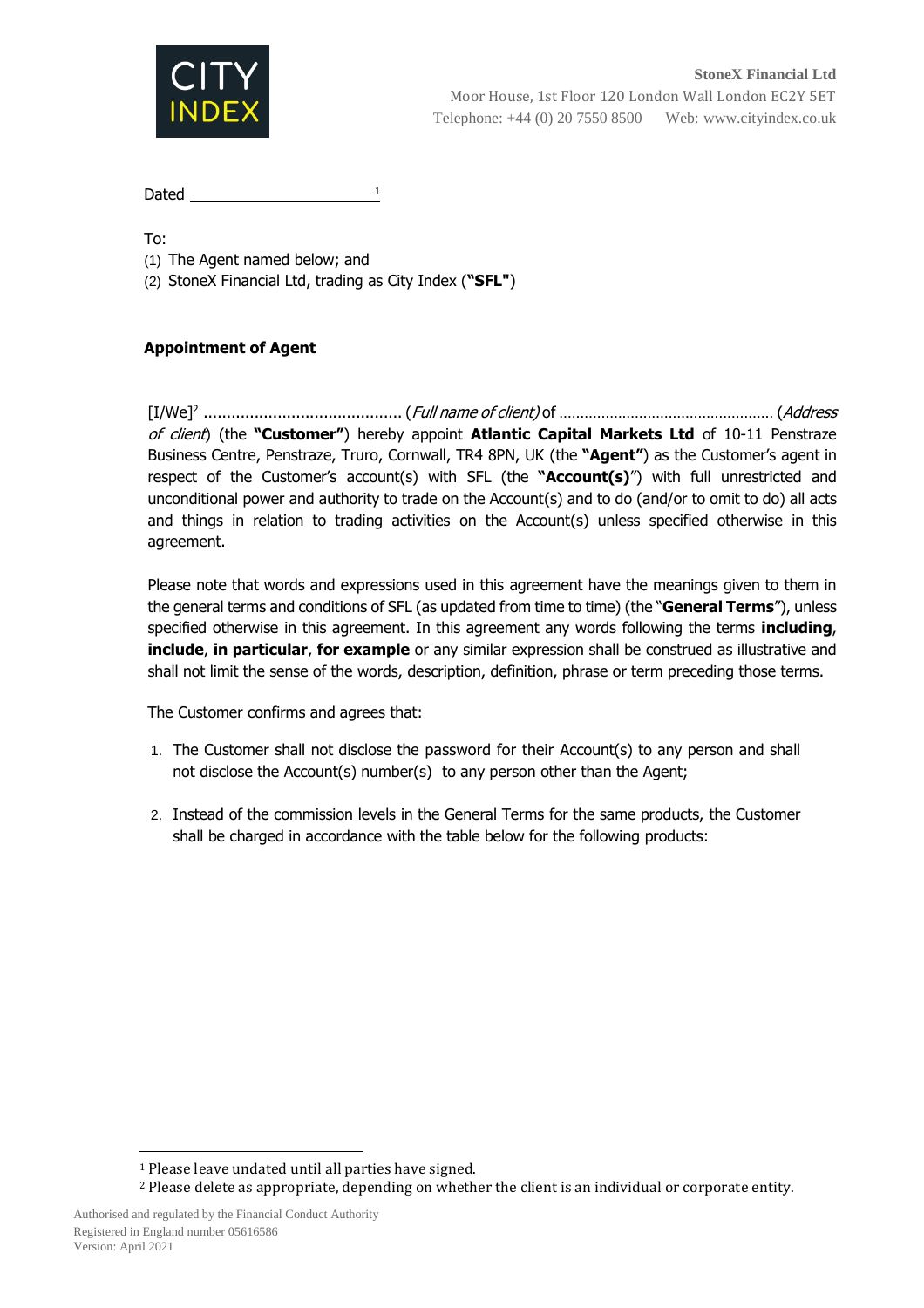

Moor House, 1st Floor 120 London Wall London EC2Y 5ET Telephone: +44 (0) 20 7550 8500 Web: www.cityindex.co.uk

| <b>Product</b>       | <b>Minimum</b><br><b>Ticket/Commission</b><br><b>Available</b><br>(amount expressed in<br>country specific<br>currency) | <b>Commission per</b><br>side in basis<br>points/ cents per<br>share | <b>Flat Fee</b><br><b>Commission</b>   |
|----------------------|-------------------------------------------------------------------------------------------------------------------------|----------------------------------------------------------------------|----------------------------------------|
| CFD Only<br>Equities | <b>Minimum Ticket</b><br><b>Available</b>                                                                               | <b>Available</b>                                                     | <b>No Flat Fee</b><br><b>Available</b> |
| AUD                  | 25                                                                                                                      | 50bps                                                                | N/A                                    |
| <b>CHF</b>           | 25                                                                                                                      | 50bps                                                                | N/A                                    |
| <b>DKK</b>           | 100                                                                                                                     | 50bps                                                                | N/A                                    |
| <b>EUR</b>           | 25                                                                                                                      | 50bps                                                                | N/A                                    |
| <b>GBP</b>           | 25                                                                                                                      | 50bps                                                                | N/A                                    |
| <b>HKD</b>           | 25                                                                                                                      | 50bps                                                                | N/A                                    |
| <b>JPY</b>           | 4000                                                                                                                    | 50bps                                                                | N/A                                    |
| <b>NOK</b>           | 120                                                                                                                     | 50bps                                                                | N/A                                    |
| <b>PLN</b>           | 120                                                                                                                     | 50bps                                                                | N/A                                    |
| <b>SEK</b>           | 140                                                                                                                     | 50bps                                                                | N/A                                    |
| SGD                  | 25                                                                                                                      | 50bps                                                                | N/A                                    |
| <b>USD</b>           | 25                                                                                                                      | 2.5 cents per share                                                  | N/A                                    |
| CAD                  | 25                                                                                                                      | 6 cents per share                                                    | N/A                                    |

| <b>Product</b>                                                           | <b>Flat Fee Commission</b> |
|--------------------------------------------------------------------------|----------------------------|
| CFD Only Indices and All Commodities<br>(Metals, Oils, Softs and CFD FX) | <b>Available</b>           |
| GBP                                                                      | GBP10                      |
| usd                                                                      | USD <sub>15</sub>          |
| <b>EUR</b>                                                               | <b>EUR15</b>               |

The Agent's appointment will be effected only upon the verification of the Customer's and the Agent's identity and address, and if SFL is unable to do so within 14 days of issuing this agreement to the Customer and the Agent SFL may void this agreement at any time;

- 1. The Agent shall be entitled to access all information relating to the Account(s) relevant for the purposes of this agreement, including all information available on-line, trading information and account history;
- 2. The Agent shall be entitled to give instructions to SFL on the Customer's behalf, including to open and/or close any Trade, to place and/or cancel any Order, to convert currencies and/or to utilise any funds SFL may hold in respect of the Customer in or towards payment of a Margin Requirement or any other amounts payable by the Customer to SFL;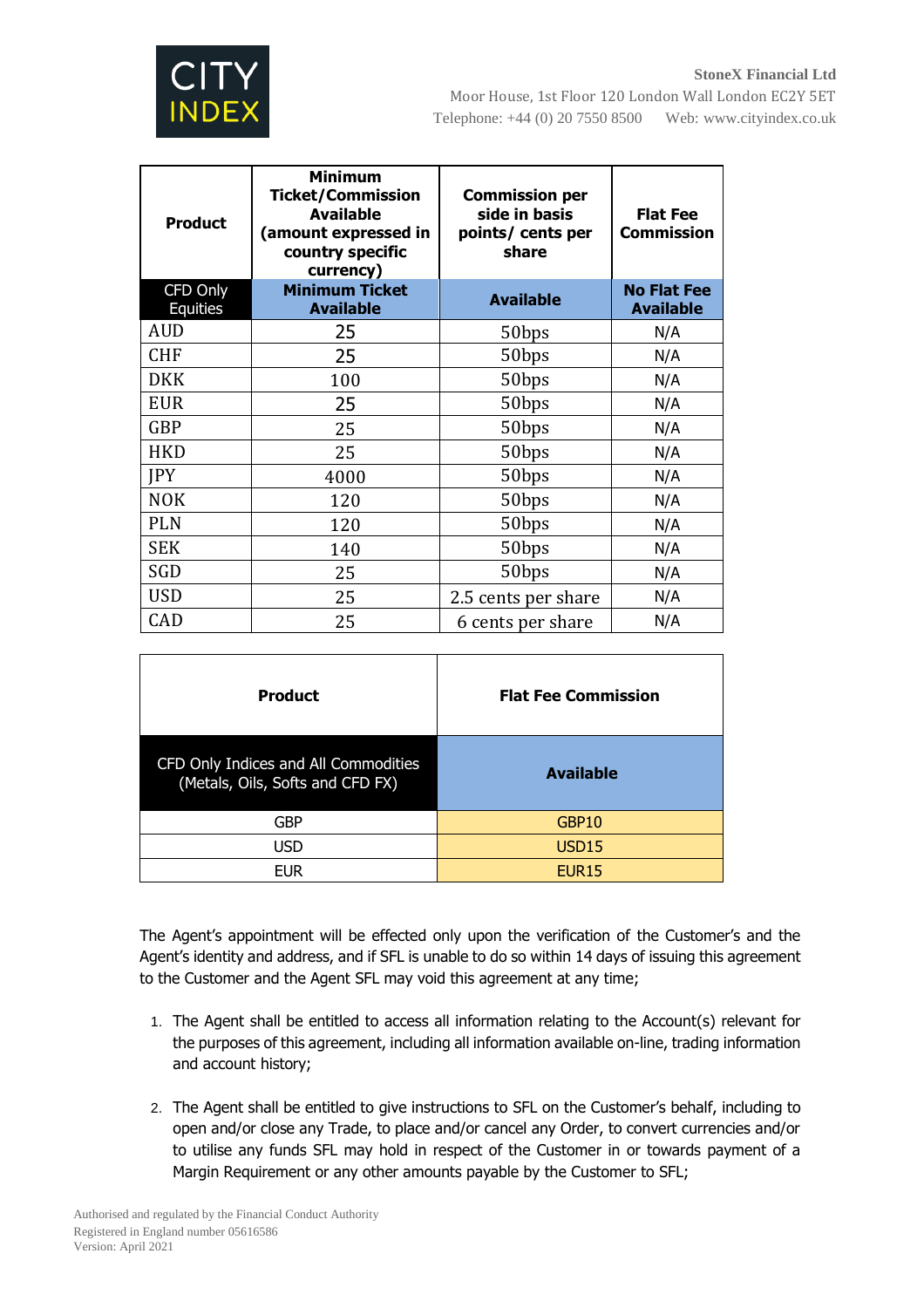

3. The Customer agrees to pay to the Agent the fees set out below in this paragraph 3 (the "**Fees**") for the provision to the Customer of discretionary management services. Capitalised terms used in this paragraph 3 and not otherwise defined shall have the same meaning given to them in the Customer Agreement (as defined below).

# **DEFINITIONS**

For the purposes of this paragraph 3, the following terms shall have the following meanings:

"**Customer Agreement**" means the agreement between SFL and the Customer relating to the provision of products and services by SFL to the Customer which shall include SFL's terms and policies as amended from time to time;

"**Financing Spread**" means the spread applied to calculate the financing fees/charges (as set out in the pricing and charges webpage available from the City Index website) over or under the reference rate.

"**Our Spread**" means Our Offer Price less Our Bid Price on Trades on certain products as determined by SFL in its absolute discretion.

"**Standard Dealing Spread**" means the listed Our Spread for any market as published in the Market Information Sheet and before any discount or reduction (if any) is applied.

"**Trade**" or "**Trades**" means any opening or closing trade placed by the Customer with SFL. A Trade specifically excludes all expiries, rollovers or corporate actions.

### **CONTRACTS FOR DIFFERENCE (CFDs)**

Equity CFDs

In relation to CFDs based on an underlying equity:

Where SFL charges commission to the Customer, SFL will retain the amounts set out in the table below. The Customer will pay the Agent the difference between those amounts and the corresponding amounts set out in paragraph 2 of this agreement.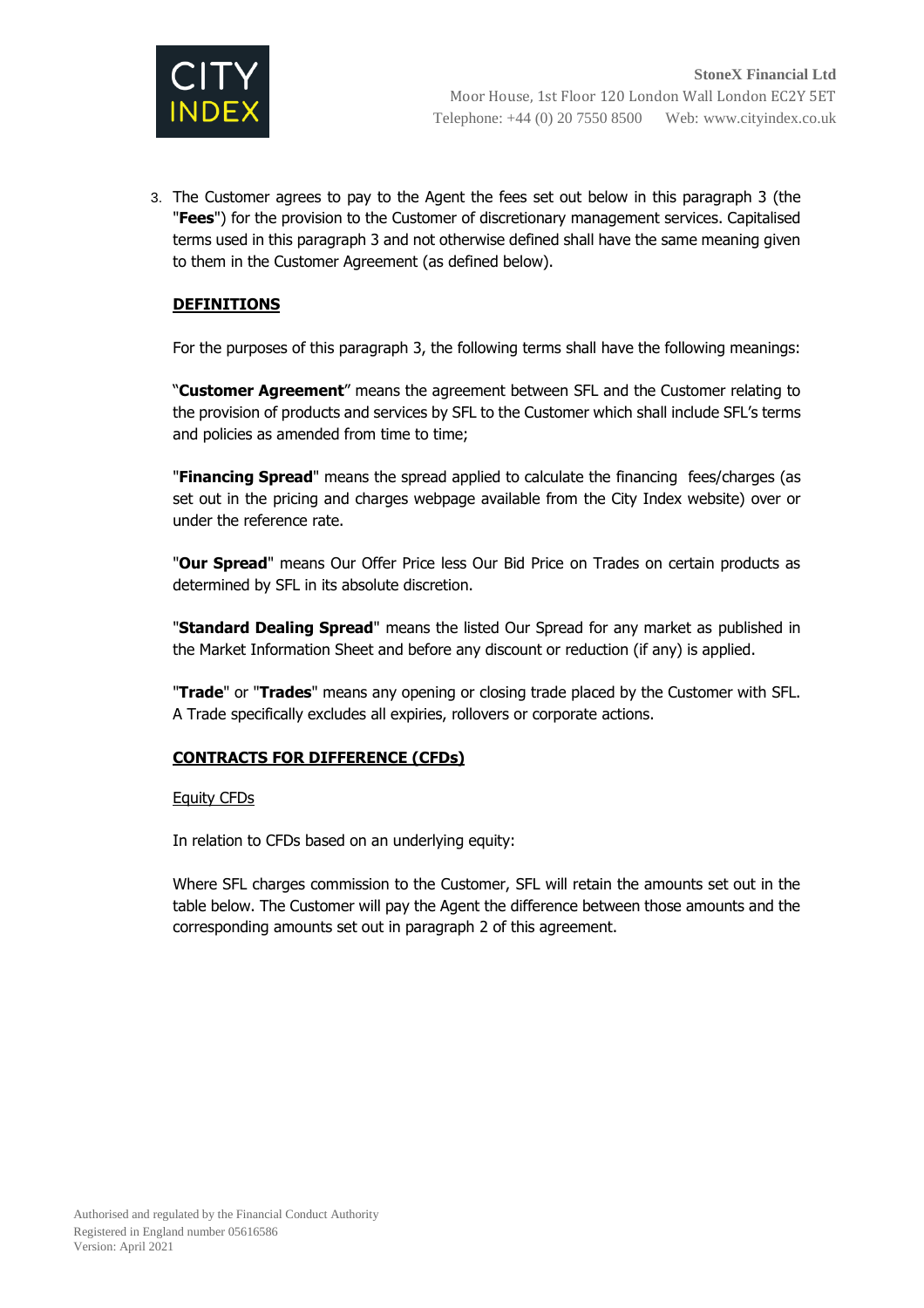

|                 | <b>Minimum</b> |                      |
|-----------------|----------------|----------------------|
| <b>Currency</b> | per            | <b>Basis Points</b>  |
|                 | ticket         |                      |
| <b>AUD</b>      | 5              | 5                    |
| <b>CAD</b>      | 10             | 4 cents per share    |
| <b>CHF</b>      | 9              | 5                    |
| <b>DKK</b>      | 50             | 5                    |
| <b>EUR</b>      | 5              | 5                    |
| <b>GBP</b>      | 5              | 5                    |
| <b>HKD</b>      | 15             | 15                   |
| <b>JPY</b>      | 1000           | 5                    |
| <b>NOK</b>      | 50             | 5                    |
| <b>PLN</b>      | 60             | 22                   |
| <b>SEK</b>      | 50             | 5                    |
| <b>SGD</b>      | 10             | 20                   |
| <b>USD</b>      | 10             | 1.25 cents per share |

## Non-equity CFDs including CFD FX

In relation to CFDs based on an underlying that is not an equity (excluding Options) and where Our Spread (and not commission) is charged to the Customer:

If the Customer pays the Standard Dealing Spread, the Customer will pay the Agent 15% of Our Spread on each opening Trade and 15% of Our Spread on each closing Trade.

### CFD Options

In relation to CFDs based on options, the Customer will pay the Agent 30% of the stake per Trade.

### CFD Financing

In relation to Trades where a Daily Financing Fee is charged, SFL will retain an amount equal to the Daily Financing Fee (calculated as if the Financing Spread were 150 Basis Points). The Customer will pay any balance of the Daily Financing Fee to the Agent.

### **SPREAD BETS**

### Equity Spread Bets

In relation to Spread Bets based on an underlying equity:

Where SFL charges Our Spread to the Customer, SFL will retain the amounts set out in the table below and the Customer will pay the Agent the difference.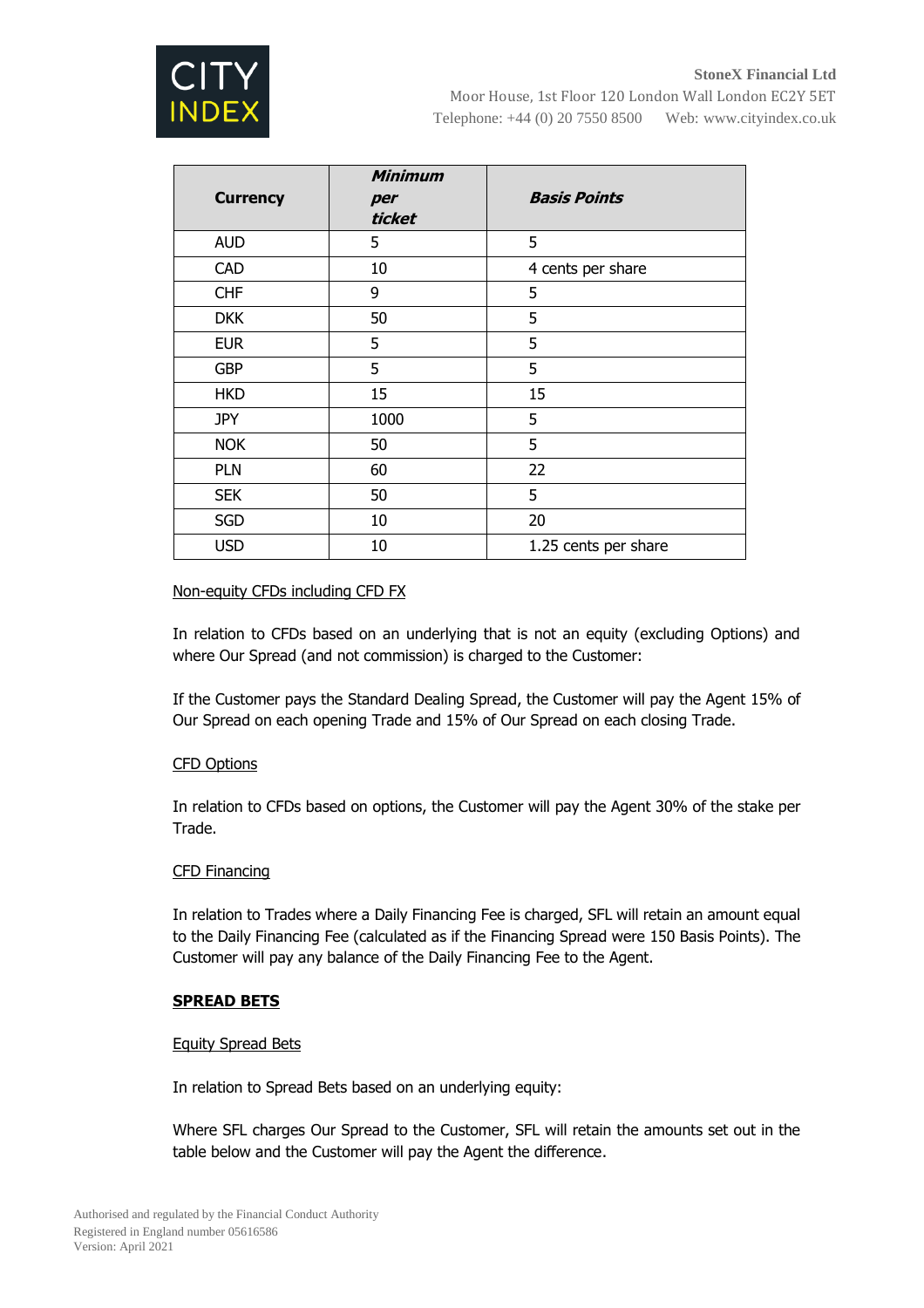

| Currency   | <b>Basis Points</b>  |
|------------|----------------------|
| <b>AUD</b> | 6                    |
| <b>CAD</b> | 4 cents per share    |
| <b>CHF</b> | 5                    |
| <b>DKK</b> | 5                    |
| <b>EUR</b> | 5                    |
| <b>GBP</b> | 5                    |
| <b>HKD</b> | 25                   |
| <b>JPY</b> | 15                   |
| <b>NOK</b> | 5                    |
| <b>PLN</b> | 22                   |
| <b>SEK</b> | 5                    |
| <b>SGD</b> | 20                   |
| <b>USD</b> | 1.25 cents per share |

## Non-equity Spread Bets including Spread Bet FX

In relation to Spread Bets based on an underlying that is not an equity (excluding Options) and where Spread (and not commission) is charged as standard to Introduced Customers:

If the Customer pays the Standard Dealing Spread, the Customer will pay the Agent 15% of Our Spread on each opening Trade and 15% of Our Spread on each closing Trade.

### Spread Bet Options

In relation to CFDs based on options, the Customer will pay the Agent 30% of the stake per Trade.

### Spread Bet Financing

In relation to trades where a Daily Financing Fee is charged, SFL will retain an amount equal to the Daily Financing Fee (calculated as if the Financing Spread were 150 Basis Points). The Customer will pay any balance of the Daily Financing Fee to the Agent;

- 4. The Customer instructs SFL to facilitate the payment of, and to pay, to the Agent:
	- (a) the Fees; and
	- (b) any other charges, spread, fees or commission charged to the Customer by the Agent that both the Customer and the Agent have confirmed to SFL in writing,

in each case on the Customer's behalf (by way of deduction from the Customer's Account(s)) and on terms agreed between SFL and the Agent from time to time. Notwithstanding any other provision of this agreement and/or the terms of any other agreement(s) entered into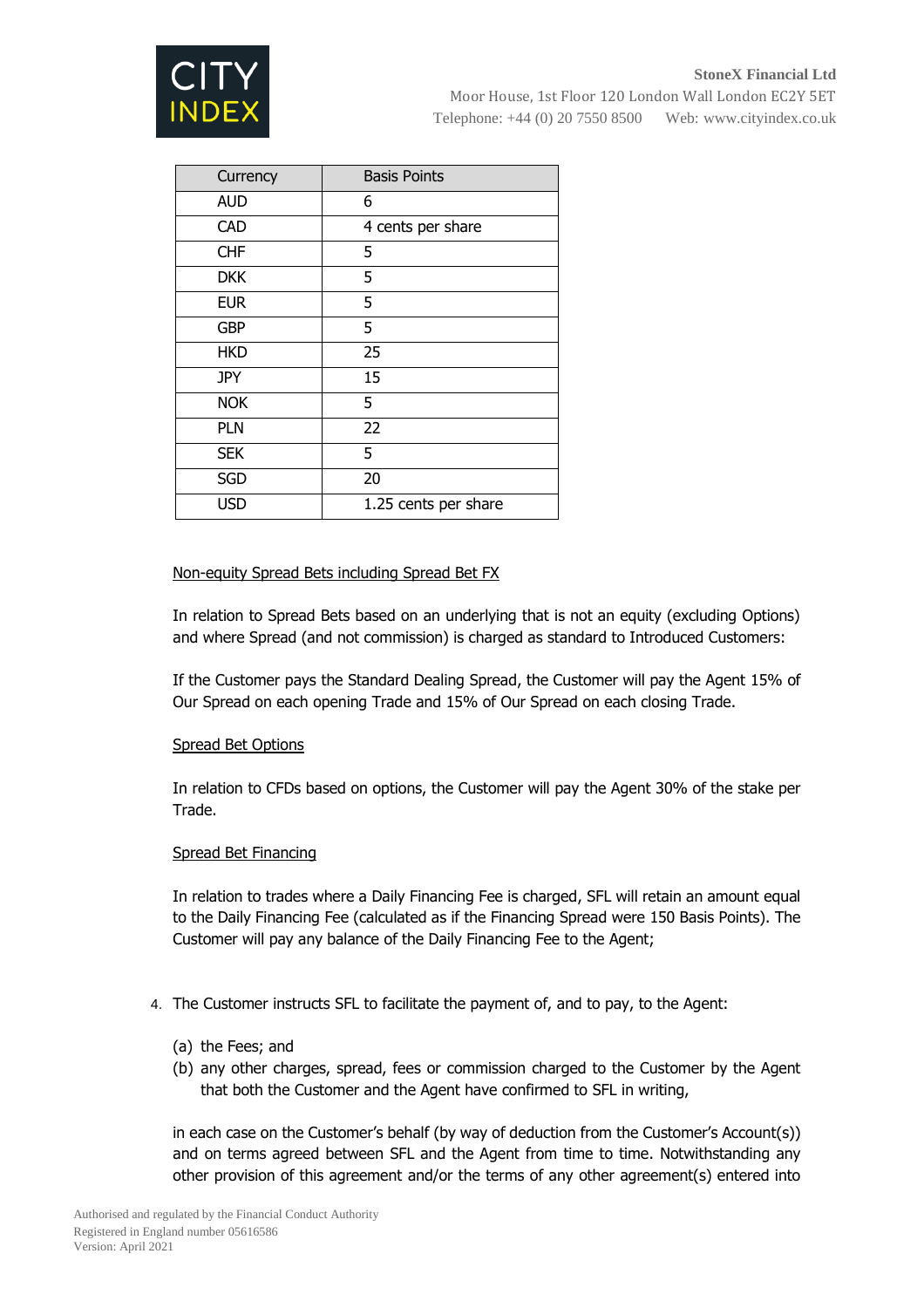

by SFL and the Agent, in no circumstances shall SFL be under any obligation to facilitate the payment of, or to pay, to the Agent any fees, charges, spread or commission (on the Customer's behalf or otherwise) that:

- (a) consist of performance fees;
- (b) do not relate to management services provided by the Agent to the Customer; or
- (c) do not comply (in SFL's sole opinion) with applicable laws and regulations,

and the payment of any such fees, charges, spread or commission should be agreed and arranged between the Customer and the Agent directly without any involvement from SFL;

- 5. Each party understands and accepts that (a) the Customer may amend and/or revoke the Customer's instruction to SFL to pay the Fees and any other sums to the Agent at any time on two working days' written notice to SFL and (b) no amendment may be made to this agreement without SFL's prior written consent;
- 6. The Agent agrees to act within whatever power has been agreed with regard to the amount and payment of any fees and/or any other commission based charges owed by the Customer to the Agent;
- 7. SFL is entitled to rely upon any statement made or other information (including without limitation in relation to the Customer's financial situation) given by the Agent;
- 8. The Customer shall be fully responsible for all acts and omissions of the Agent including all Trades and Orders placed and instructions given by the Agent as if such acts, omissions, Trades and Orders and instructions were done, made or given by the Customer and as if the Agent was the Customer. The Customer shall be fully responsible for all monies payable in respect of the Account(s) (whether in respect of Trades or Orders placed by the Customer or the Agent), including any Margin Requirement which may be payable;
- 9. The Customer agrees to indemnify SFL and keep it indemnified from and against all claims, damages, losses, costs and expenses (including reasonable legal fees) incurred by SFL in connection with any or all of the following: (i) relying on the authorisation provided in this appointment of the Agent and acting on all Trades and Orders placed, instructions given by and agreements made by the Agent, whatever the circumstances; (ii) any failure by the Customer or the Agent to comply with the terms and conditions of this appointment of the Agent; (iii) any failure by the Customer or the Agent to comply with applicable law, rules or regulations of any government, exchange, regulatory organisation or self-regulatory organisation ("**Applicable Law**") and (iv) any action reasonably taken by SFL or its affiliates or agents to comply with Applicable Law;
- 10.If the Customer or the Agent wish to terminate the appointment of the Agent, the Customer or the Agent must serve written notice on each other and SFL and such notice shall not be effective in the case of SFL unless served in accordance with the General Terms;
- 11. The Customer acknowledges that SFL may refuse to accept the appointment of the Agent for any reason and may terminate the appointment of Agent at any time upon two days' notice to the Customer and the Agent;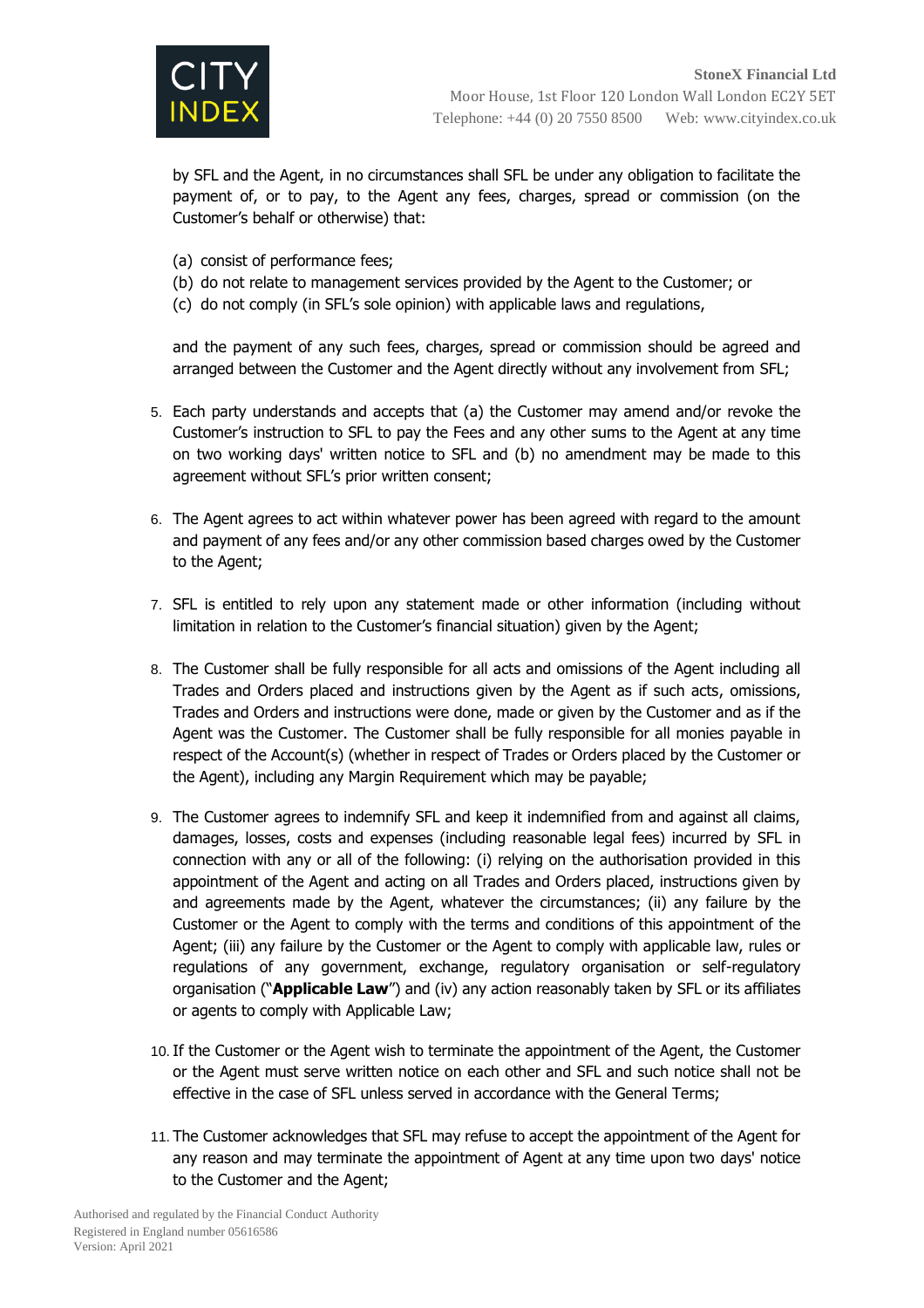

- 12. The Customer acknowledges that SFL may exercise its rights under the General Terms by refusing to accept instructions from the Agent or taking such other actions as it is entitled to do under the General Terms;
- 13. Notwithstanding the appointment of the Agent, the Customer will be treated as SFL's customer for the purposes of the Rules of the Financial Conduct Authority;
- 14. Each of the Agent and SFL shall be entitled to enforce this agreement (jointly and/or severally). No provision of this agreement shall be enforceable under the Contracts (Rights of Third Parties) Act 1999 by a person who is not a party or an addressee, but this does not affect any right or remedy of a third party which exists or is available apart from under that Act;
- 15. This agreement is subject to the General Terms which in the case of a conflict shall prevail over this agreement;
- 16. This agreement shall take effect at the date stated at the beginning of it; and
- 17. This agreement shall be governed by the laws of England and the Customer and the Agent submit to the non-exclusive jurisdiction of the English courts.

Signed [by / for an on behalf of]<sup>3</sup> …………………………………………… **THE CUSTOMER Signature**

…………………………………………… **Print name**

**Agreed and accepted.**

Signed for and on behalf of manufacture and support in the support of the support of  $\sim$ **StoneX Financial Ltd**

 $\overline{\phantom{a}}$ 

<sup>3</sup> Please delete as appropriate. Use "by" for an individual client, and "for and on behalf of" for a corporate client.